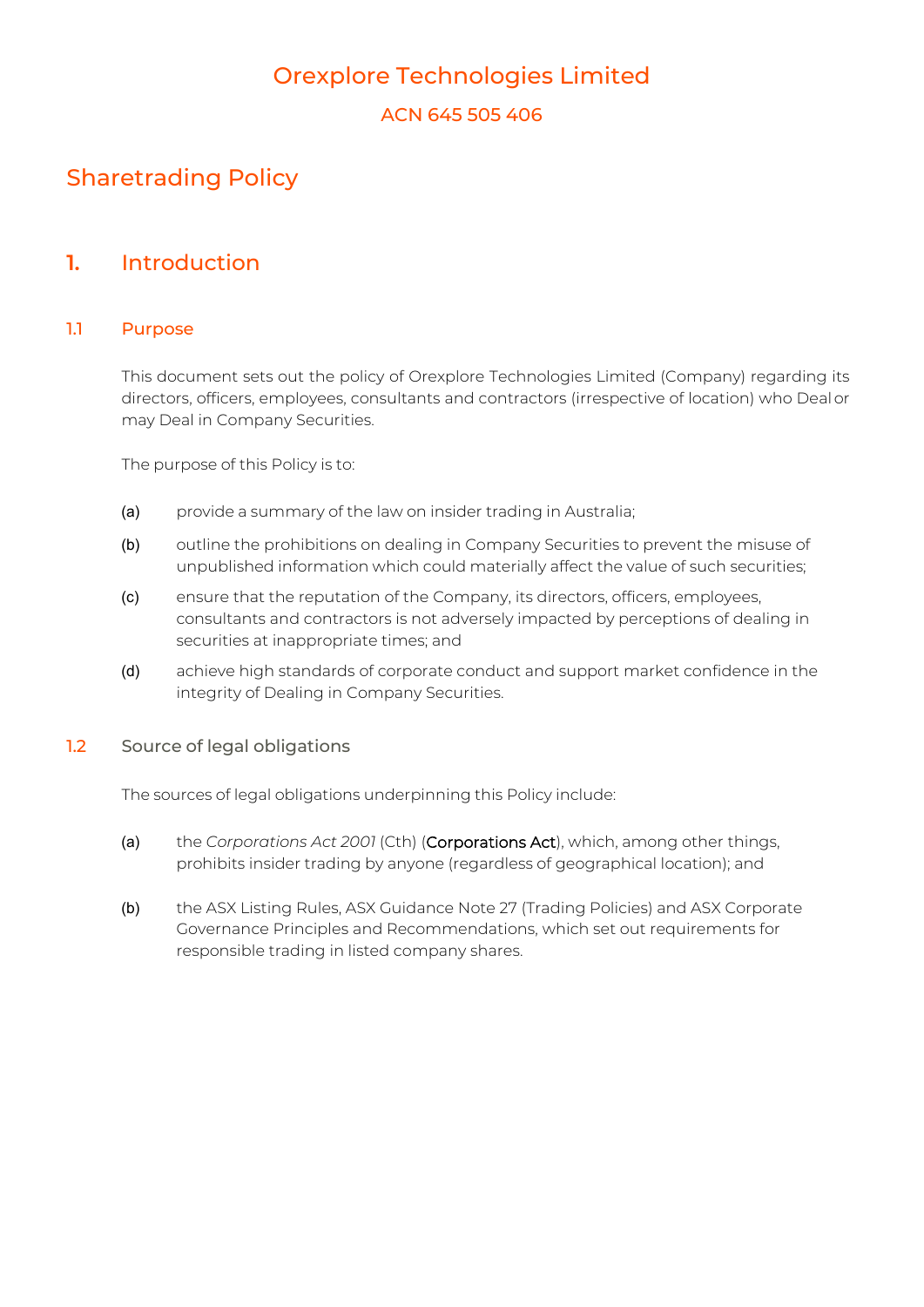# **2.** Defined terms

For the purposes of this Policy:

<span id="page-1-1"></span><span id="page-1-0"></span>

| Company                      | means Orexplore Technologies Limited (ACN 645 505 406).                                                                                                                                                                                                                                    |                                                                                                                                                                                                                                                                                                    |
|------------------------------|--------------------------------------------------------------------------------------------------------------------------------------------------------------------------------------------------------------------------------------------------------------------------------------------|----------------------------------------------------------------------------------------------------------------------------------------------------------------------------------------------------------------------------------------------------------------------------------------------------|
| Company<br><b>Securities</b> | includes shares, options, warrants, derivatives and interests in shares<br>(including vested options and vested performance share rights) linked in<br>any way to the underlying price of shares in the Company.                                                                           |                                                                                                                                                                                                                                                                                                    |
| <b>Black-out Periods</b>     | means a relevant period as defined by the Company when Designated<br>Persons may not Deal in Company Securities                                                                                                                                                                            |                                                                                                                                                                                                                                                                                                    |
| Dealing                      | includes:<br>(a)                                                                                                                                                                                                                                                                           | applying for, acquiring or disposing of securities;                                                                                                                                                                                                                                                |
|                              | (b)                                                                                                                                                                                                                                                                                        | entering into an agreement to apply for, acquire or dispose of,<br>securities; and                                                                                                                                                                                                                 |
|                              | (c)                                                                                                                                                                                                                                                                                        | granting, accepting, acquiring, disposing, exercising or<br>discharging an option or other right or obligation to acquire or<br>dispose of securities.                                                                                                                                             |
| Derivatives                  | include:                                                                                                                                                                                                                                                                                   |                                                                                                                                                                                                                                                                                                    |
|                              | (a)                                                                                                                                                                                                                                                                                        | derivatives within the meaning given in section 761D of the<br>Corporations Act (such as options, forward contracts, swaps,<br>futures, warrants, caps and collars); and                                                                                                                           |
|                              |                                                                                                                                                                                                                                                                                            | (b) any other transaction in financial products which operate to limit(in<br>any way) the economic risk associated with holding the relevant<br>securities.                                                                                                                                        |
| Designated                   | means each of:                                                                                                                                                                                                                                                                             |                                                                                                                                                                                                                                                                                                    |
| Persons                      | (a)                                                                                                                                                                                                                                                                                        | the Directors of the Company;                                                                                                                                                                                                                                                                      |
|                              | (b)                                                                                                                                                                                                                                                                                        | any person who by their role or otherwise, becomes aware of Inside<br>Information by having access to confidential material whichmay<br>contain potentially price sensitive information including the Company<br>board papers, periodic disclosure materials or any otherrelevant<br>document; and |
|                              | (C)                                                                                                                                                                                                                                                                                        | in relation to those persons identified in paragraphs (a) and (b)<br>above, the following people are also deemed to be Designated<br>Persons:                                                                                                                                                      |
|                              |                                                                                                                                                                                                                                                                                            | their spouse or any of their children (including step children)<br>(i)<br>under the age of 18 years;                                                                                                                                                                                               |
|                              |                                                                                                                                                                                                                                                                                            | a trust which they, any members of their family, or family<br>(ii)<br>controlled company are a trustee or beneficiary; and                                                                                                                                                                         |
|                              |                                                                                                                                                                                                                                                                                            | a company which they or their family control.<br>(111)                                                                                                                                                                                                                                             |
| Inside Information           | means information which is not generally available to the market and, if it<br>were generally available to the market, would be likely to have a material<br>effect on the price or value of securities. Annexure A provides further details<br>about what constitutes Inside Information. |                                                                                                                                                                                                                                                                                                    |
| Margin Loan                  | means any lending or similar arrangement allowing a person to borrow<br>money to invest in securities using existing investments as security.                                                                                                                                              |                                                                                                                                                                                                                                                                                                    |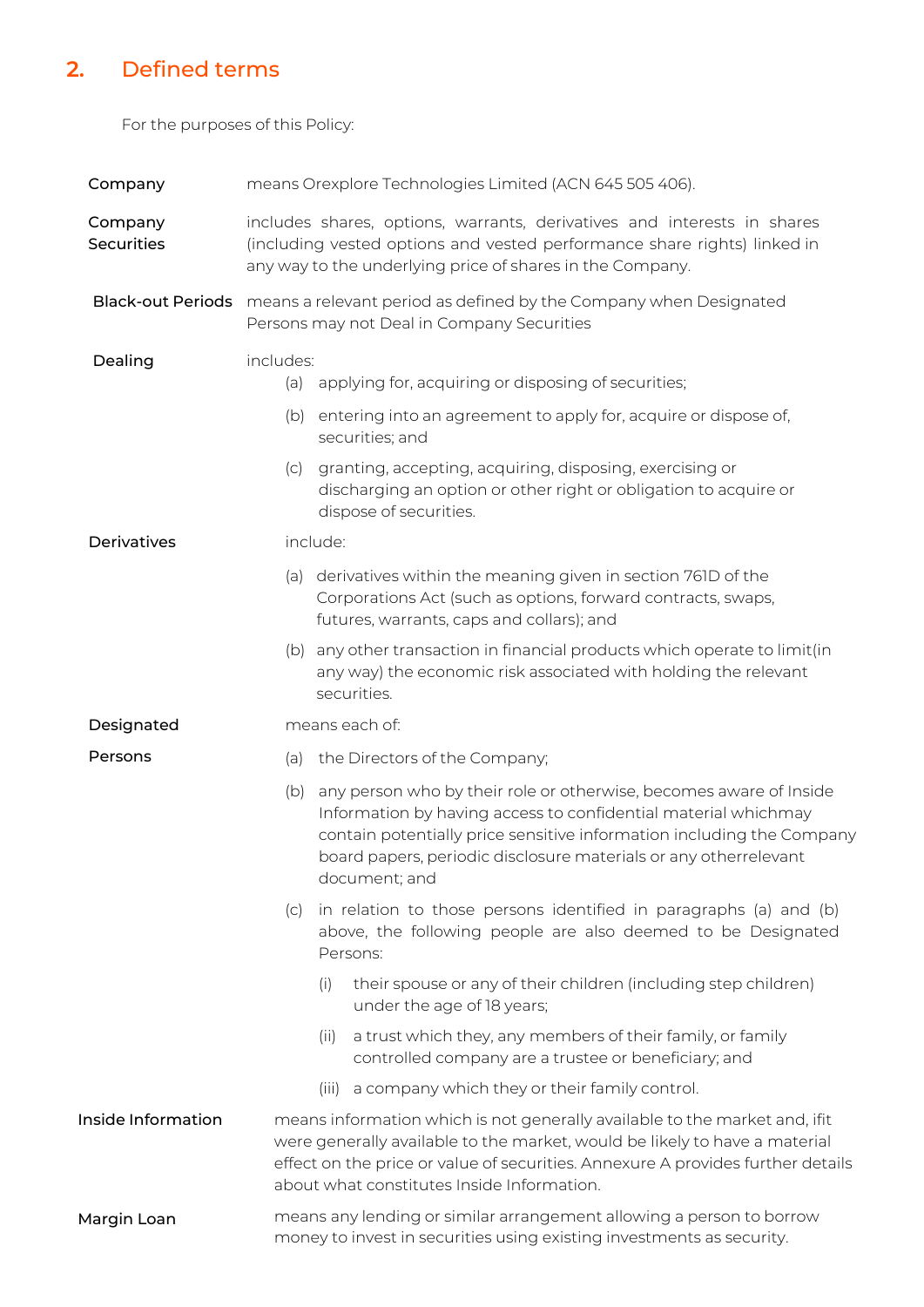# **3.** Insider trading prohibition – the law

It is an offence under the Corporations Act to Deal using Inside Information, or communicate Inside Information to others who will, or are likely to, Deal on the Inside Information.

# **4.** Dealing in Company securities

### 4.1 When a Designated Person MAY Deal

A Designated Person may Deal in Company Securities unless restricted from doing so under clause [4.2](#page-2-0) (When a Designated Person May Not Deal).

#### <span id="page-2-1"></span><span id="page-2-0"></span>4.2 When a Designated Person MAY NOT Deal

- (a) Subject to clause [5 \(](#page-3-0)Exceptions), a Designated Person may not Deal in Company Securities during the following designated Black-out Periods:
	- (i) the period two weeks prior to, and 24 hours after the release of the Company's quarterly reports;
	- (ii) the period two weeks prior to, and 24 hours after the release of the Company's half-year results;
	- (iii) the period two weeks prior to, and 24 hours after the release of the Company's full-year results;
	- (iv) the two weeks up to and including the date of the Annual General Meeting; and
	- (v) any other period determined by the Chair or Managing Director in consultation with the Company Secretary to be a Black-out Period from time to time.
- (b) In addition to the restrictions in clause [4.2\(a\), a](#page-2-1) Designated Person may not Deal in Company Securities at any time if he or she has:
	- (i) information that he or she knows, or ought reasonably to know, is Inside Information; or
	- (ii) not complied with clause [6](#page-4-0) (Notice of Dealing in Company Securities).

### 4.3 When employees, consultants or contractors (other than a Designated Person)MAY Deal

An employee, consultant or contractor (who is not a Designated Person) may, at any time, Deal in Company Securities if he or she does not have information that he or she knows, or ought reasonably to know, is Inside Information.

### 4.4 When employees, consultants or contractors (other than a Designated Person)MAY NOT Deal

An employee, consultant or contractor (who is not a Designated Person) who has information that he or she knows, or ought reasonably to know, is Inside Information may not: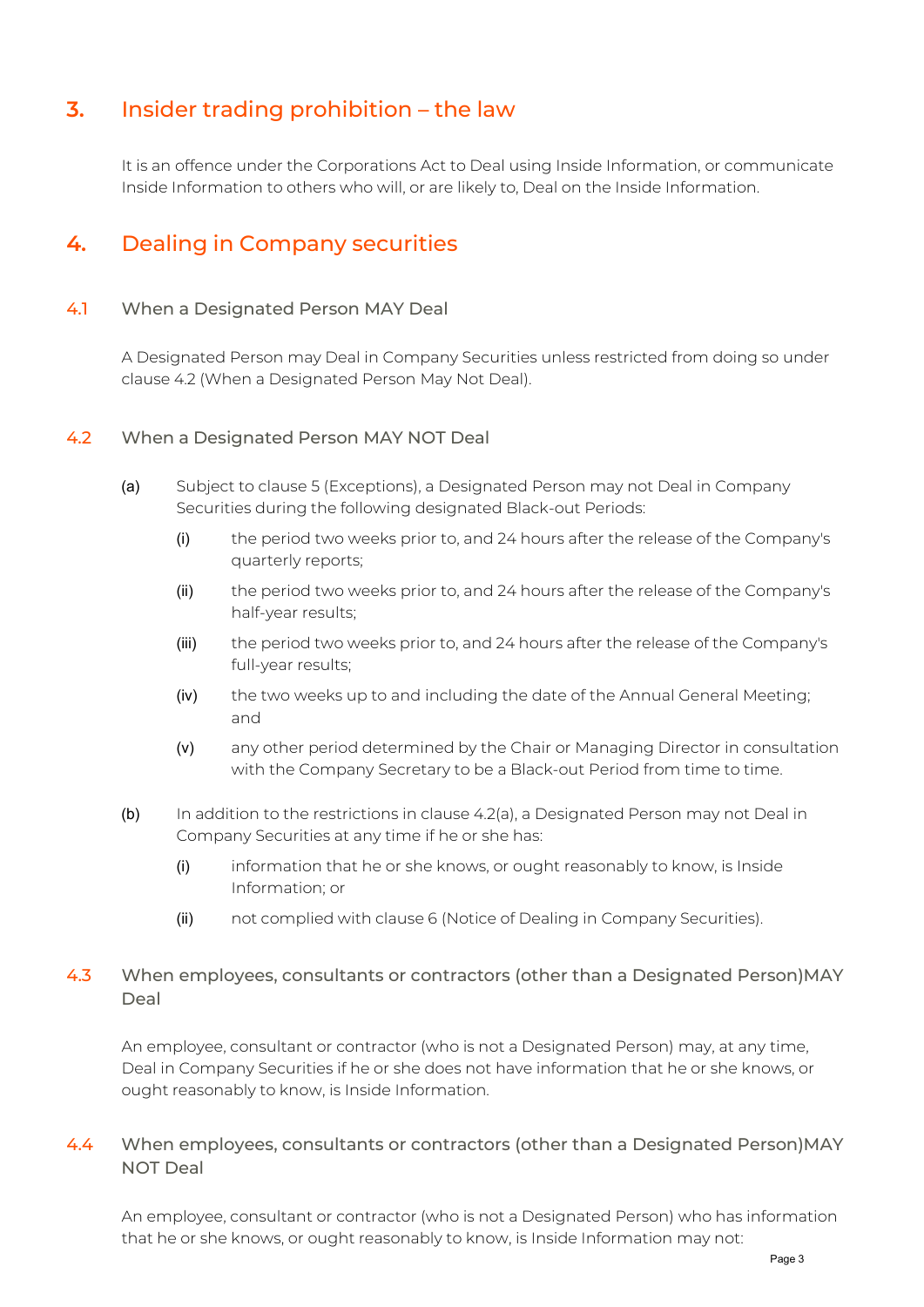- (a) Deal in Company Securities;
- (b) advise, procure or encourage another person to deal in Company Securities; or
- (c) pass on information to any person if they know, or ought reasonably to know, that the person may use the information to Deal in (or procure another person to Deal in) Company Securities.

## <span id="page-3-0"></span>**5.** Exceptions

### 5.1 Permitted dealings

Subject to not being in the possession of Inside Information, a Designated Person may at any time:

- (a) transfer Company Securities already held into a superannuation fund or other saving scheme in which the Designated Person is a beneficiary;
- (b) invest in, or trade in units of, a fund or other scheme (other than a scheme only investing in Company Securities) where the assets of the fund or scheme are investedat the discretion of a third party;
- (c) undertake to accept, or accept, a takeover offer;
- (d) participate in an offer or invitation made to all or most security holders, including a rights issue, equal access buy-back, security purchase plan or dividend or distribution reinvestment plan, where the timing and structure of the offer or invitation has been approved by the Board. This includes decisions relating to whether or not to take up the entitlements and sale of entitlements required to provide for the take up of the balance of entitlements under a renounceable pro rata issue;
- (e) exercise (but not Deal with the securities following exercise) an option or right under an employee incentive scheme where the final date for the exercise of the option or right falls during a Black-out Period or the Company has had a number of consecutiveBlackout Periods and the Designated Person could not reasonably have been expected to exercise it at a time when free to do so;
- (f) acquire (but not Deal with the securities following acquisition) Company shares by conversion of financial instruments giving rights to conversion to shares (eg. options or convertible securities) where the final date for the conversion of the security falls during a Black-out Period or the Company has had a number of consecutive Black-outPeriods and the Designated Person could not reasonably have been expected to exercise it at a time when free to do so;
- (g) acquire Company securities under a bonus issue made to all holders of securities of the same class;
- (h) acquire Company securities under a dividend reinvestment, or top-up plan that is available to all holders of securities of the same class;
- (i) acquire, or agree to acquire or exercise options under a Company employee share plan;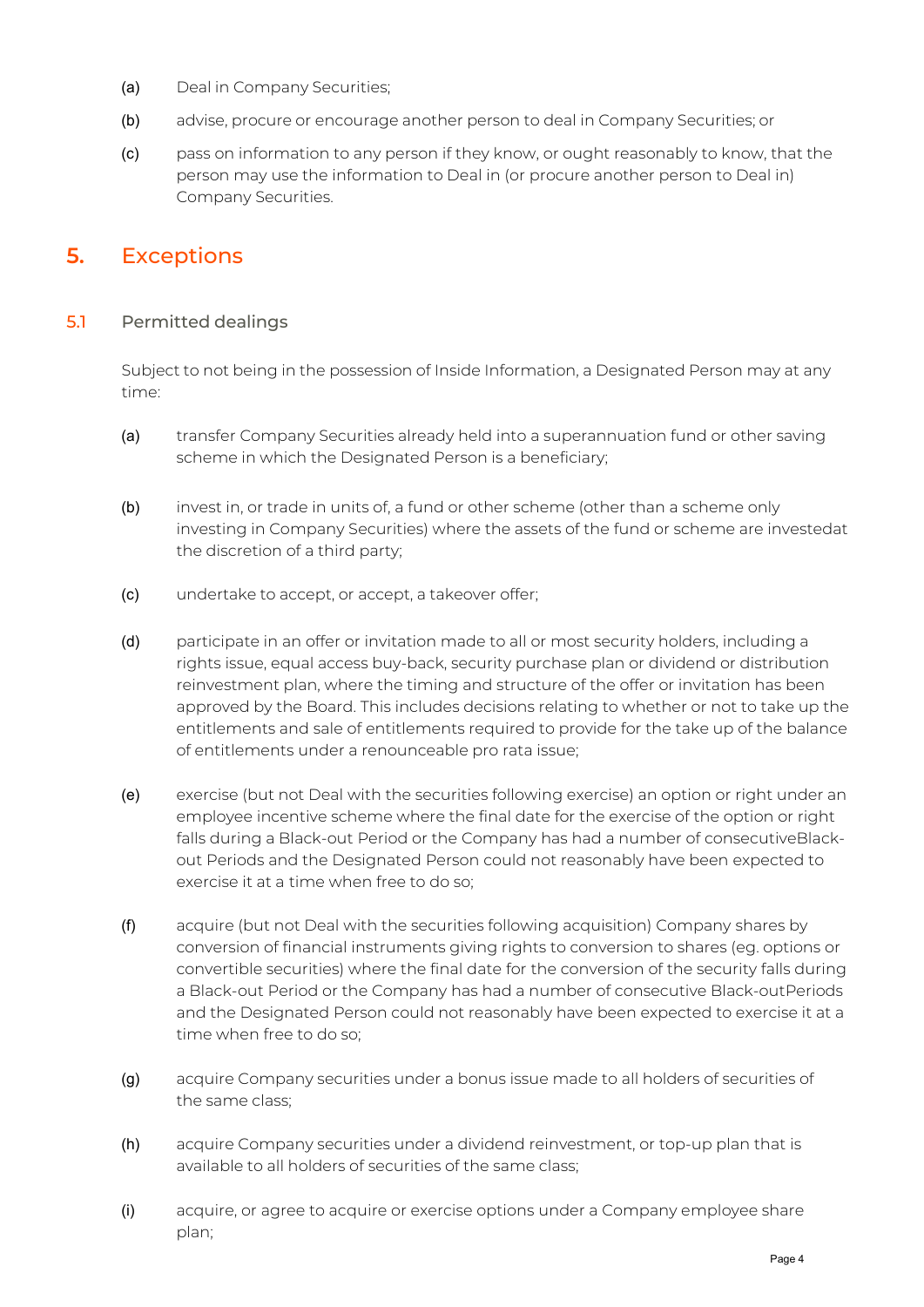- (j) withdraw ordinary shares in the Company held on behalf of the Designated Person in an employee share plan where the withdrawal is permitted by the rules of that plan;
- (k) acquire ordinary shares in the Company as a result of the exercise of options held under an employee share scheme; or
- (l) where the Designated Person is a trustee, trade in the securities of the Company by that trust, provided the Designated Person is not a beneficiary of the trust and any decision to trade during a Black-out Period is taken by the other trustees or by the investment managers independently of the Designated Person.
- 5.2 Approval to dispose or transfer Company Securities in exceptional circumstances
	- (a) In exceptional circumstances a Designated Person may seek written approval from the Chair (Approval Officer) to dispose of or transfer (but not acquire or otherwise Deal with) Company Securities during a Black-out Period (Disposal Consent).
	- (b) The Approval Officer will act with caution in determining whether there are exceptional circumstances, which may include, but will not be limited to, where:
		- (i) the Designated Person is in severe financial hardship and a pressing financial commitment cannot be satisfied otherwise than by disposing of Company Securities; or
		- (ii) the Designated Person is required by a court order, or there are court enforceability undertakings, to transfer or dispose of Company Securities or there is some other overriding legal regulatory requirement for them to do so.
	- (c) A Designated Person seeking Disposal Consent must provide the Approval Officer with a written application accompanied by relevant information.
	- (d) The Approval Officer may grant Disposal Consent to a Designated Person:
		- (i) only if that Designated Person is not in possession of Inside Information; and
		- (ii) on such terms and conditions (including the duration of the right to dispose or transfer) as considered reasonable in the circumstances by the Approval Officer.
	- (e) The Approval Officer will notify the Board of any Disposal Consent granted to a Designated Person.
	- (f) A Disposal Consent, if granted, will be issued in writing to the Designated Person and will contain a specified time period during which the disposal or transfer can be made.

# <span id="page-4-0"></span>**6.** Approval and notification requirements

### 6.1 Approval requirements

(a) Any Designated Person (other than the Chair) wishing to Deal in Company Securities must obtain the prior written approval of the Chair or the Board before doing so.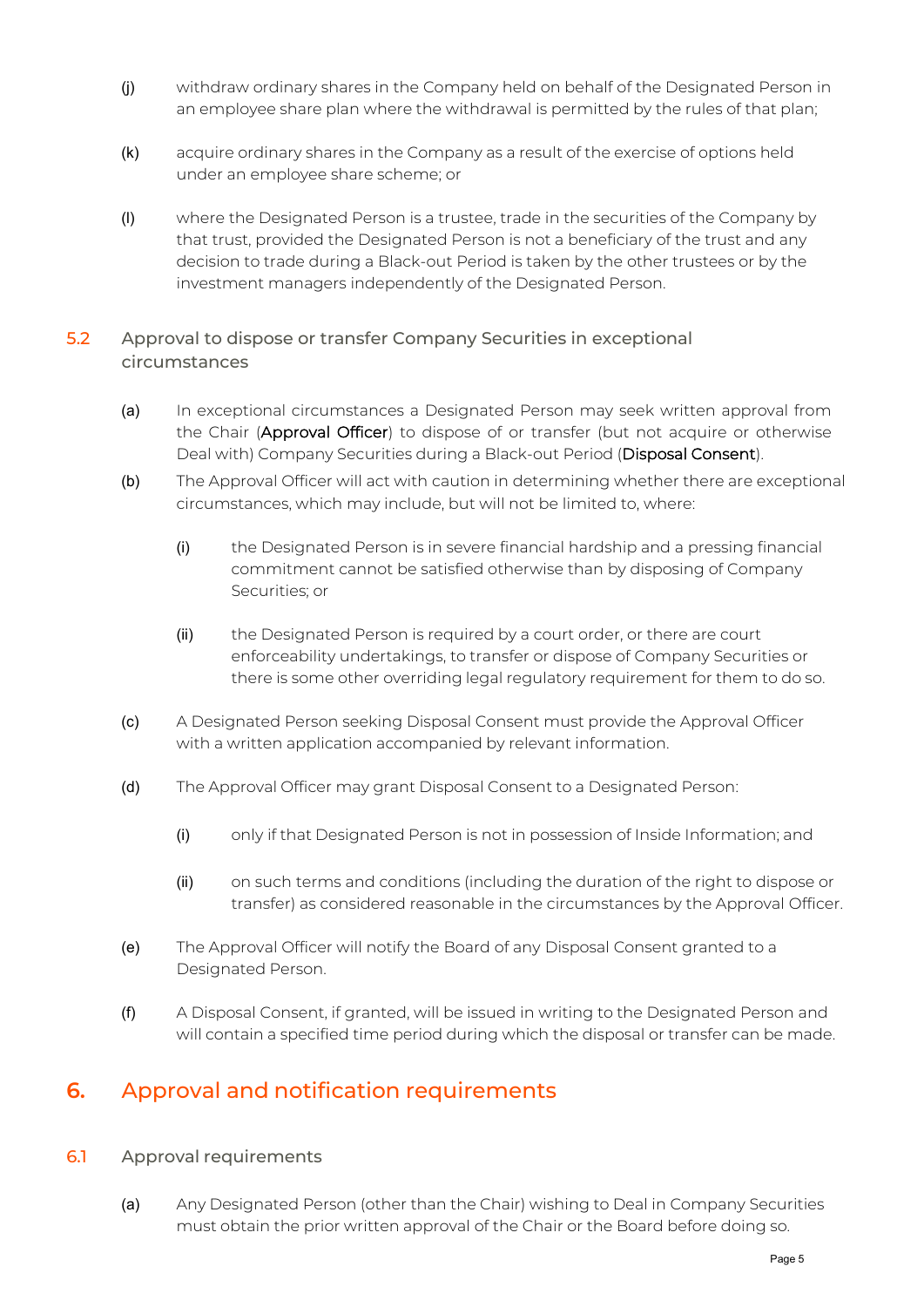- (b) If the Chair wishes to Deal in Company Securities, the Chair must obtain the prior approval of the Board before doing so.
- 6.2 Approvals to Deal
	- (a) All requests to Deal in Company Securities must include the intended volume of securities to be Dealt in and an estimated time frame for the Dealing.
	- (b) Copies of written approvals must be forwarded to the Company Secretary prior to the approved Dealing.

### 6.3 Notification

- (a) Subsequent to approval obtained, any Designated Person who Deals in Company Securities must notify the Company Secretary in writing of the details of the transaction within five business days of the Dealing occurring.
- (b) The notification obligation operates at all times but does not apply to acquisitions of shares or options by employees made under employee share or option schemes, nor does it apply to the acquisition of shares as a result of the exercise of options under an employee share scheme.

# **7.** Other restrictions

### 7.1 Incomplete Buy or Sell Orders

- (a) Buy or sell orders for Company Securities which are placed but not completed outside of a Black-out Period are subject to the following restrictions once the Black-out Period commences:
	- (i) the order must be completed within five trading days otherwise it will lapse; and
	- (ii) the order cannot be varied.
- (b) Any order subject to this procedure should be notified in writing to the Company Secretary within 24 hours of the Black-out Period commencing.
- 7.2 Derivatives
	- (a) The Company prohibits the use of Derivatives in relation to unvested equity instruments, including performance share rights, and vested Company Securities that are subject to disposal restrictions (such as a 'Holding Lock').
	- (b) Derivatives may be used in relation to vested positions which are not subject to disposal restrictions subject to compliance with the law and the other provisions of thisPolicy.

### 7.3 Prohibition on Margin Loan Arrangements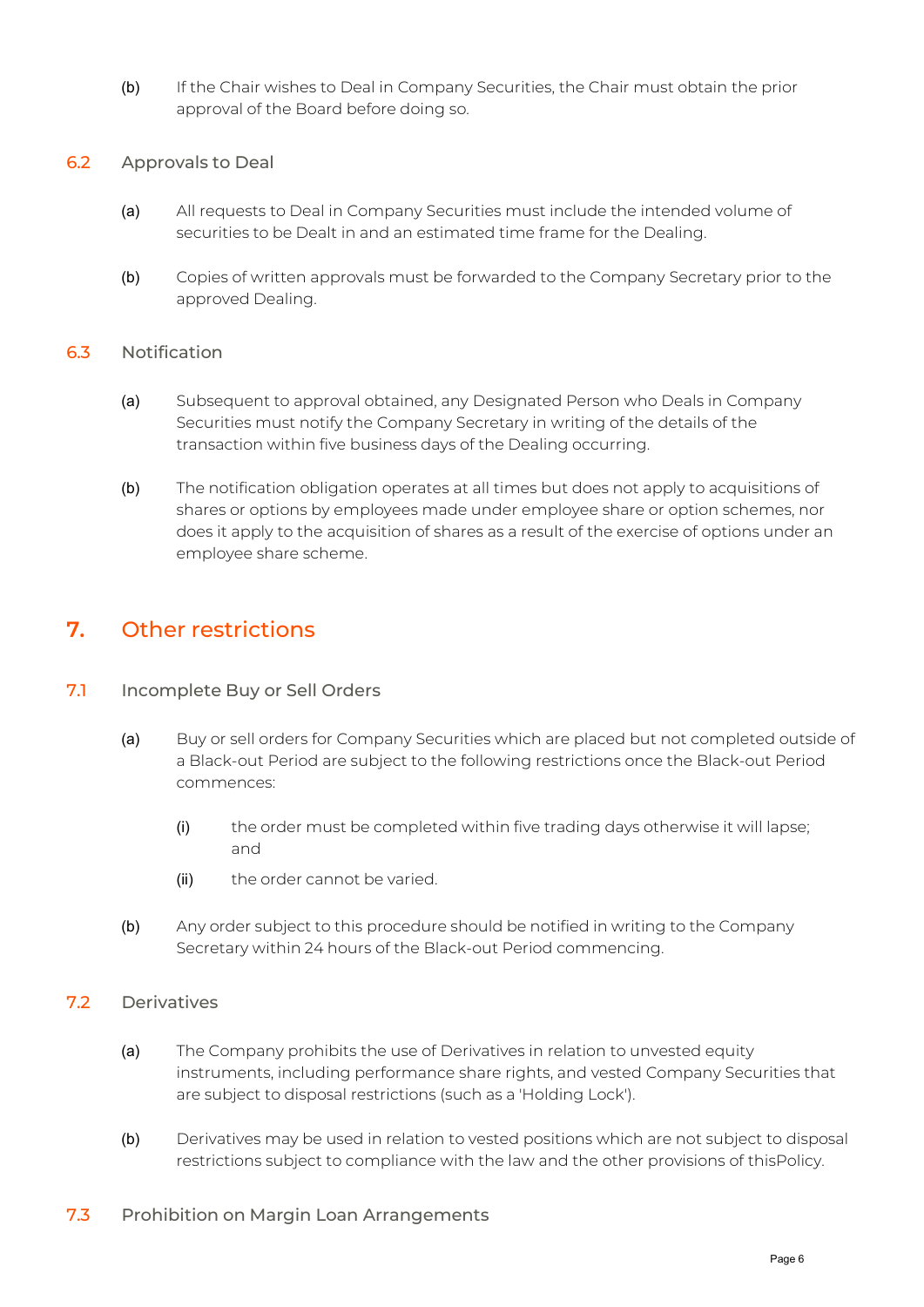- (a) enter into a Margin Loan or similar funding arrangement to acquire any Company Securities; or
- (b) use Company Securities as security for a Margin Loan or similar funding arrangement.

### 7.4 Securities of other companies

The prohibitions in the Corporations Act against insider trading apply equally to where Inside Information is being held by a person about another listed company or entity. This may occur, for example, where in the course of negotiating a transaction with the Company, another listed entity provides confidential information about itself or another listed entity. Accordingly, if a person possesses Inside Information in relation to the securities of another listed entity, they must not Deal in those securities.

### **8.** Penalties

- 8.1 Insider trading is a criminal offence. A person who commits a breach of the insider trading provisions could be subject to both civil and criminal penalties for the individual and for the Company.
- 8.2 In addition, the insider trader, and any other persons involved in the contravention, may also be liable to compensate third parties for any resulting loss.

## **9.** Policy compliance

9.1 A breach of this Policy will be regarded very seriously and may lead to disciplinary action being taken (including termination of employment). If the Company becomes aware of any breach of this Policy, then the Company may report such breach to the Australian Securities and Investments Commission.